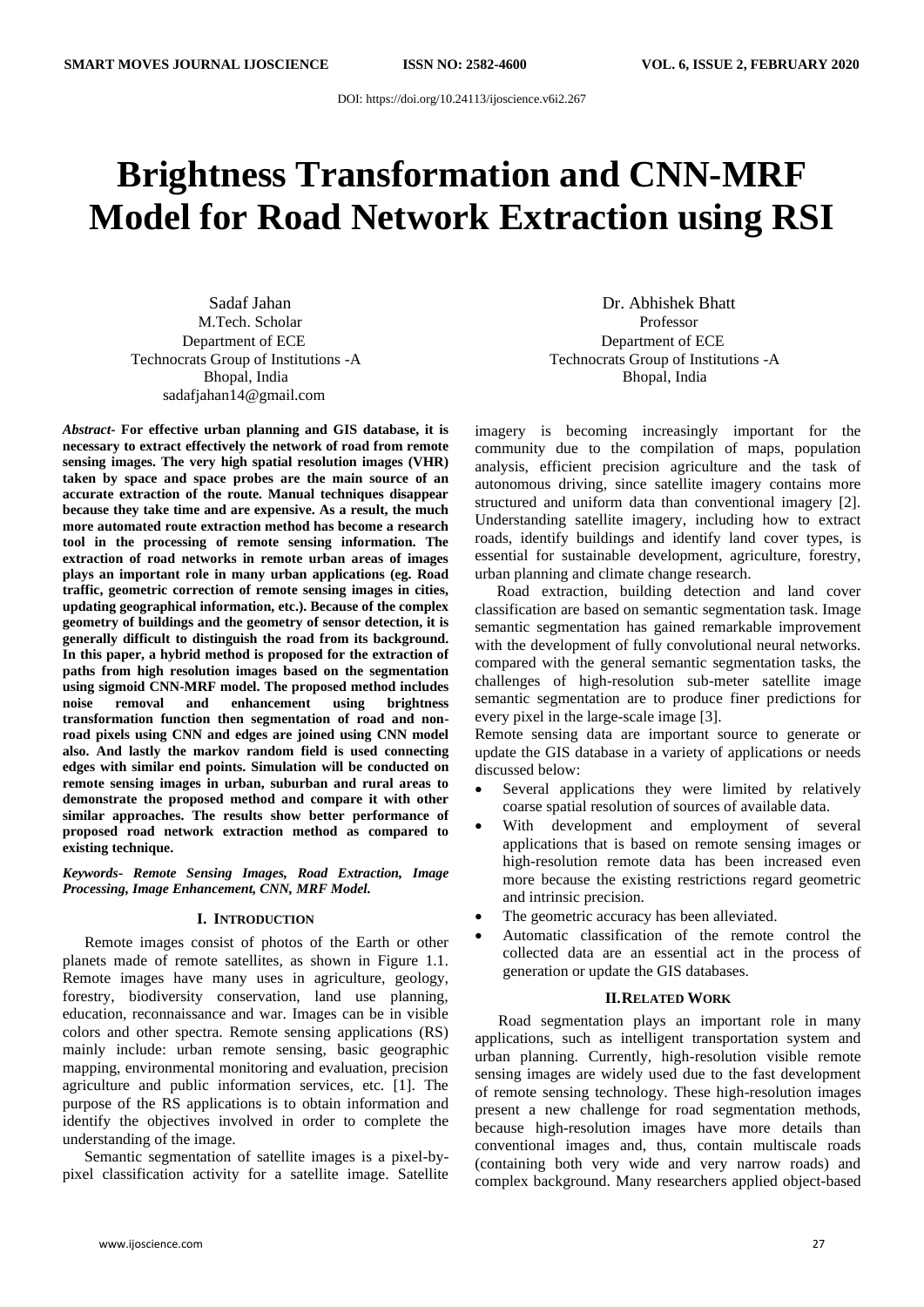feature extraction to obtain coarse road regions and then performed pixel-based road segmentation. However, it is difficult for this method to obtain consistent segmentations on road boundaries. Besides, machine learning methods have also been widely used for road recognition and segmentation. Some of them are discussed below:

Li et al. [1] investigate and exploit a deep convolution network, U-net, for road extraction from aerial images. We propose a model which is a union of a high precision network and a high recall network. Both the networks are based on deep U-net. Massachusetts road dataset is used in the experiments. The results demonstrate that our proposed model outperforms state-of-the-art frameworks in terms of accuracy, precision, recall, and F-score.

Sun et al. [2] focused on the complex phenomenon of background and easily produced spurs around the true middle axes of the road. The method of using a convolutional neural network to extract road regions and smooth road segments into segments is proposed to overcome the above problems. Experience shows that the methodology of this work can overcome the influence of the complex background of highresolution remote sensing images and can extract the road axis, which corresponds to the actual shape of the road and has great practical value.

Li et al. [3] proposed a framework based on a convolutional neural network (CNN) for the extraction of the road network in high resolution radar images with synthetic aperture (SAR). First, taking into account the richness of the structural information of the road areas in the high resolution SAR images, a CNN model is proposed to extract the characteristics of the road area and recognize the candidates of the road. The CNN model improves the accuracy of detecting street candidates at the entity level. An improved radon transformation and a random Markov field (MRF) are then used to complete the extraction of the global road network based on the identified candidate roads.

Zhong et al. [4] proposed an approach for road extraction in order to obtain a standard road area with high precision. Using road planning and construction specifications created by the transportation industry, road objects are divided into several classes. Subsequently, the corresponding activity is considered an image segmentation approach and a deep convolutional network is used to estimate the pixel level in order to predict the probability of ownership of different classes. A change management approach is also presented to take advantage of segmentation results and maintain a formal road network by linking missing or non-fluid road subsections. Experiments are conducted with remote sensing images that demonstrate the effectiveness of the method of acquiring different paths from complex situations.

Yapa et al. [5] proposed a linear search algorithm with vertical crossing and hybrid color segmentation to take into account variations in the appearance of the lane sign, due to different weather conditions, shadows and occlusions such as traffic on the road. The robustness of the application has been tested in different road conditions and the experimental results have provided an accuracy of 89% for the overall performance of the application.

Object detection algorithms localize objects and annotates them with an object class label. Both tasks face many difficulties. On one hand, the detection method must be robust for different images or varying illumination conditions and it must account for changes in the object. On the other hand, these objects may appear of any size and at anywhere in an image [6,7]. Hence for practical systems, efficiency is very important factor.

#### **III. PROPOSED METHODOLOGY**

The focus of this thesis is on one of our visual capabilities - finding objects of interest in geo-satellite images. There are two main facets of this problem - finding an unknown object and finding a specific known object. In this research work, the first problem is finding an unknown object of interest and the second one of detecting a known object of interest taskspecific object detection or simply object detection. For the former, the proposed algorithm is developed to detect object from the remote images.

Figure 1 shows the proposed flow of algorithm. The proposed algorithm is designed for object detection from geo-satellite images.

The proposed algorithm is described in steps as follows:

Procedure: Object detection from RSI

Input:

Geo satellite images

Output:

Object detection in images

Step 1: Take input image.

Step 2: Afterward enhance the given image.

Step 3: After noise removal contrast of the image is enhanced.

Step 4: Compute the feature vector or maps using CNN model.

Step 5: In each feature maps find the road edge candidates using CNN model.

Step 6: Join all road candidates globally in all feature maps.



Figure 1: Proposed Methodology Flow Chart

#### *A. Input Image Data*

In this stage different input remote sensing images of different localities (urban, sub-urban and rural area images)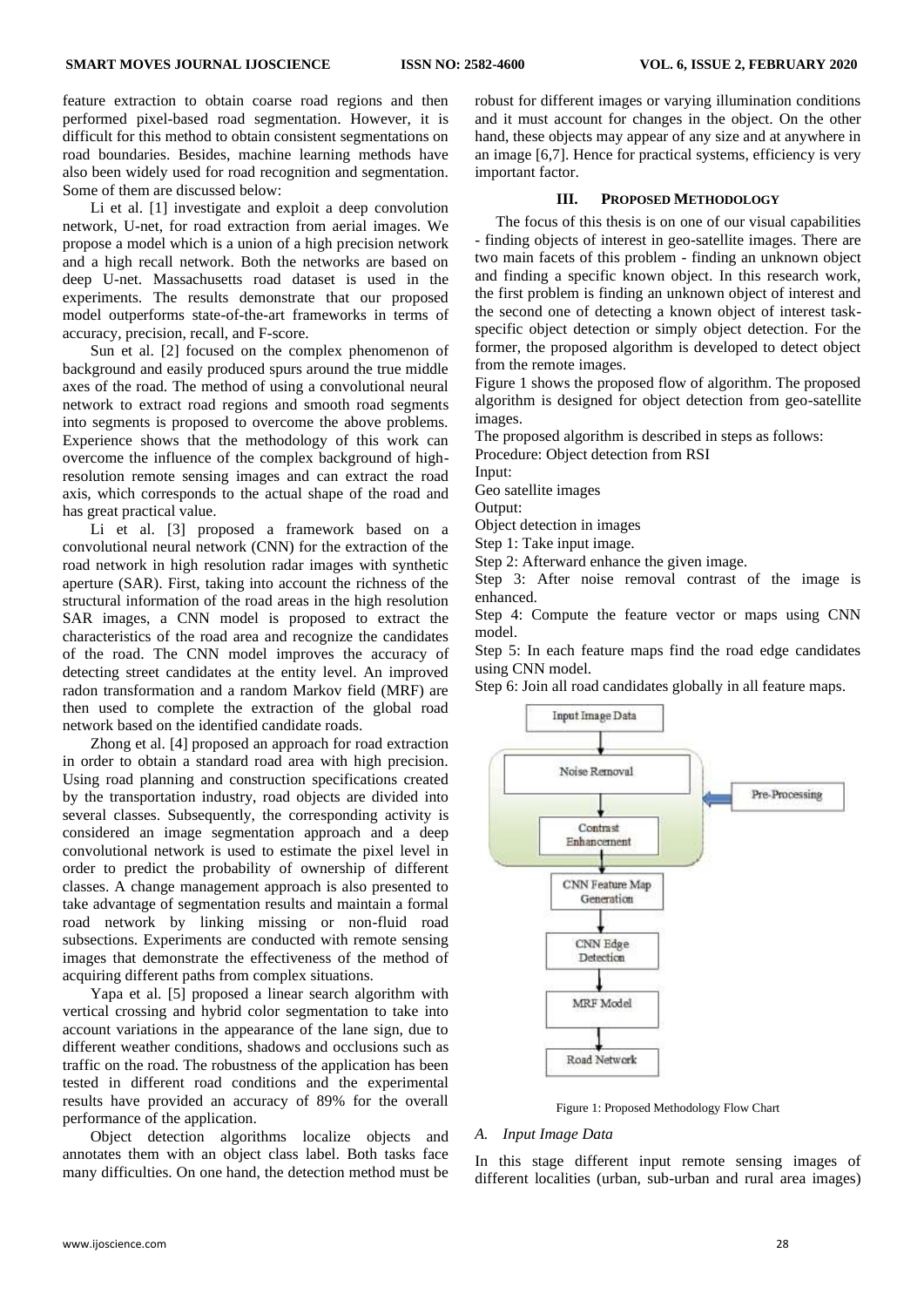are taken and testing experiment are performed. The set of input images are of size 256 x 256.

## *B. Image Preprocessing*

Satellite images often contain noise. Therefore, these images are preprocessed and enhanced before extracting objects. Image enhancement modifies digital images and improves their visual interpretability. The resulting images are therefore more suitable for analysis. Contrast enhancement is one of the image enhancement techniques. It improves the appearance of the object and the brightness between the object and its background.

Low-light images can be generally divided into two categories: global low-light images and local low-light images. Typical global low-light images are mainly generated by low illumination, whereas local low-light images such as backlight images are due to nonuniform illumination.

Equation 4.1 describes the relationship between image irradiance E and pixel values P such that,

 $P = f(E)$  (i)

Where,

 $f =$  nonlinear function

 $E=$  irradiance

P= Pixel Value

When the exposure change, the irradiance, E, reaching the camera sensor will change linearly. However, in many real time scenarios, the image intensity P may not change linearly. Therefore, the mapping function between different exposure images may also be a nonlinear function.

With the definitions of above, following equation is evaluated:

$$
g(f(E), k) = f(kE)
$$
 (ii)

Where,

 $g =$ Brightness transformation function

 $k = Exposure ratio$ 

According to equation 4.2, the scatter of brightness transformation function is obtained with specific exposure ratio k using the equation 4.3:

$$
g(I, k) = f(kf^{-1}(I))
$$
 (iii)  
the proof times I, see the calculated using *split*

Then the enhanced image I<sub>enc</sub> can be calculated using spline interpolation methods.

Two-parameter model Sigmoid model calculates f(E) as in equation 4.4:

$$
f(E) = (1+a)\frac{E^b}{E^a + a}
$$
 (iv)

Where, a and b are the parameters for the model

Then according to Equation 4.2, the Brightness transformation function, g, of Sigmoid is calculated as in equation 4.5:

$$
g(l,k) = (1+a)\frac{k^{b}l(1+a)}{(k^{a}-1)l+1+a}
$$
 (v)

## *C. CNN Feature Map Generation and Edge Detection*

To combat the issues of fully connected neural network, convolutional neural networks (CNNs) were created and will be used as the foundation of this dissertation. These are a type of neural network which is designed specifically to be used with images, and differ slightly from traditional neural network structure. Another key property of CNNs is that they are not fully connected, where every node in a layer is connected to every node in the previous layer. There are four main elements to a CNN:

- Convolutional layer
- Rectified Linear Unit
- Pooling layer
- Fully connected layer
- *1) Road Region Detection*

Convolutional neural network is a type of feed-forward artificial neural network, which can extract features for visual recognition tasks automatically. The use of CNN to extract features and detect road candidates is performed in this step. Let I  $(i, j)$  be the enhanced image.

If  $p(i, j) \in R_{area}$ then  $R(i, j) = 1$ else  $R(i, j) = 0$ Where,  $p(i,j)=$  pixel  $R(i, j) = Road candidates$  $R<sub>area</sub> = Road area$ 

*2) Road Edge Detection* 

Edge detection is the task of identifying object boundaries within a still image. As a fundamental technique, it has been widely used in image processing and computer vision areas. Accurate, simple and fast edge detection algorithms can certainly increase both performance and efficiency of the whole image processing system. Conventional edge detection algorithms rely heavily on gradient computing.

Conventional edge detection algorithms rely heavily on gradient computing [1]. Pixels with large gradient magnitude are labeled as edges. Other techniques, such as non-maximum suppression [6], are usually combined to yield a better result. These methods are all based on the assumption that color or intensity changes sharply on the boundary between different objects while it remains unchanged within one object [9,10]. Unfortunately, this is not always true. Large color gradient can appear on texture within one object while small color gradient can also appear on object boundaries. Having realized the limitation of local gradient cues, this works start to introduce learning techniques when designing edge detection algorithms.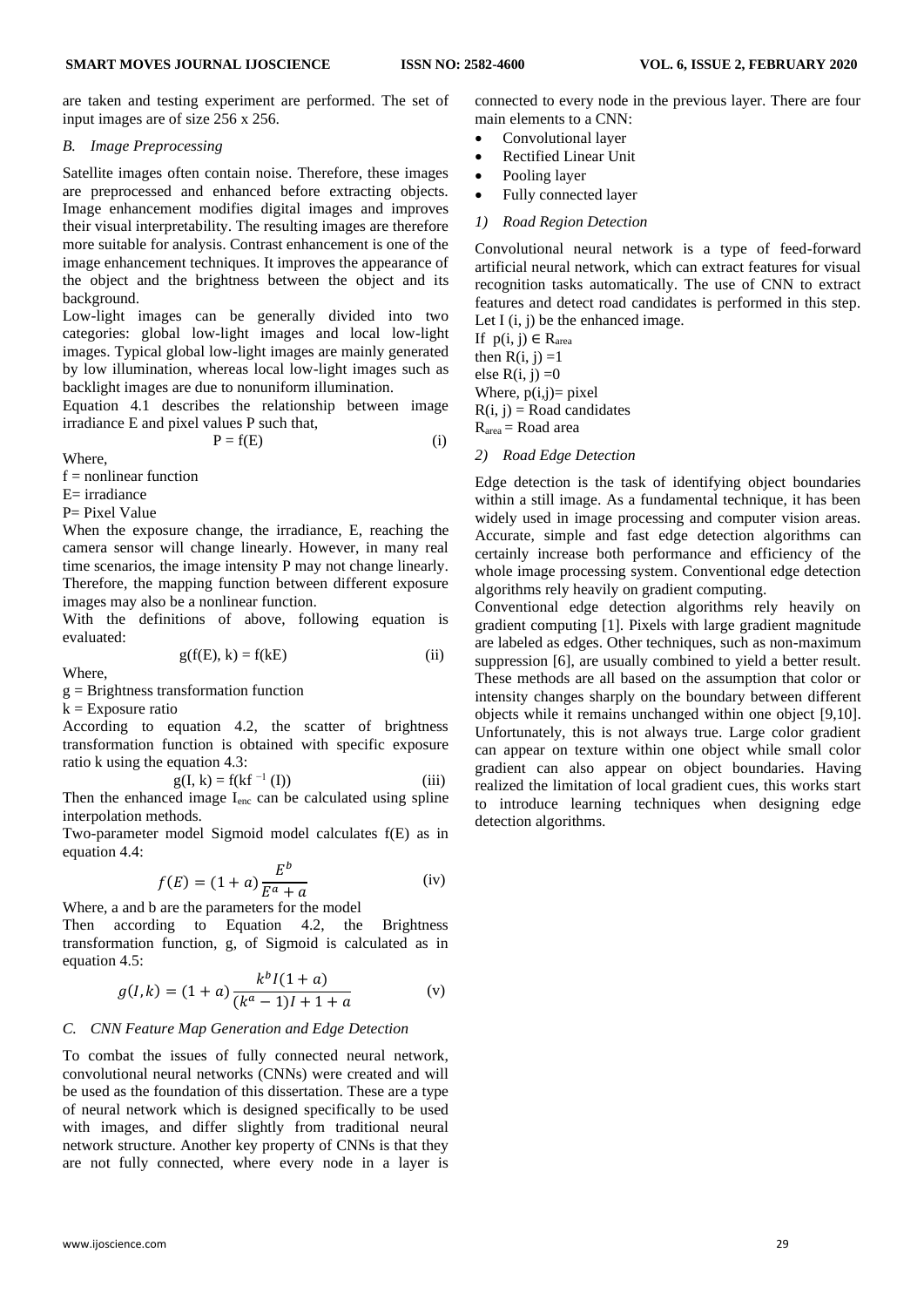

Figure 2: Proposed CNN Architecture for Road Candidate and Edge Detection

Figure 2 provides an overview of proposed road candidate and edge detection system. First the convolution Relu and pooling layers extracts the road region pixels. Then a convolutional neural network scans over the all feature maps generated and making edge prediction for every pixel based on the feature maps. Further, morphological operation is adopted to serve as a post-processing step, rendering a thinner edge map in the final output. Table I shows the CNN model configuration.

TABLE I PROPOSED CNN MODEL CONFIGURATION

| Layer   | Filters | Kernel<br><b>Size</b> | Stride         | Output<br>size |
|---------|---------|-----------------------|----------------|----------------|
| Conv    | 96      | $11*11$               | 4              | 11*11*96       |
| Pooling | N/A     | $3*3$                 | 2              | N/A            |
| Conv    | 256     | $5*5$                 | 1              | $5*5*256$      |
| Pooling | N/A     | $3*3$                 | $\overline{c}$ | N/A            |
| Conv    | 384     | $3*3$                 | 1              | 3*3*384        |
| Pooling | N/A     | $3*3$                 | $\overline{c}$ | N/A            |
| Conv    | 384     | $3*3$                 | 1              | 3*3*384        |
| Pooling | N/A     | $3*3$                 | $\overline{c}$ | N/A            |

| Conv               | 256 | $3*3$ |     | $3*3*256$ |
|--------------------|-----|-------|-----|-----------|
| Pooling            | N/A | $3*3$ | 2   | N/A       |
| Conv               | N/A | $3*3$ |     | 256       |
| Conv               | N/A | $3*3$ |     | $3*3*256$ |
| Fully<br>connected | N/A | N/A   | N/A | $3*3*256$ |

## *D. Markov Random Field (MRF) Edges Joining*

After finding the edge candidate regions, MRF model is used to connect the edges into global connection of road. Let S be the set of all possible detected edge segments such that:

$$
S = M_i M_j S \in A_i^j
$$
 Where.

i and j denotes the end points of line segment M.

 $A_i^j$  = The possible connection between two segments i and j Then the graph G is defined such that Each segment,  $S_i$  and

Sj, are linked if they share a common endpoint. The real network is the subset of S. Thus, we can extract network by labeling the graph.

## **IV. RESULT ANALYSIS**

In this research work a database is created using collection of different images from remote sensing images of size 256\*256 pixels to show the performance of proposed algorithm. To evaluate the performance of the proposed system following parameters such as Accuracy, Detection Rate, False Alarm Rate, Precision and Fmeasure are used.

| $Accuracy = (TP + TN)/(TP + TN + FP + FN)$ | (vii) |
|--------------------------------------------|-------|
|--------------------------------------------|-------|

| False Alarm Rate = $FP/(TN+FP)$ | (viii) |  |
|---------------------------------|--------|--|
|                                 |        |  |

 $Recall / Detection Rate = TP / (TP + FN)$  (ix)

 $Precision = TP/(TP+FP)$  (x)

Fmeasure =  $2^*$  (Precision\* Recall) / (Precision + (xi)<br>Recall)

Where,

True Positive  $(TP) =$  Correctly detected object in image

True Positive  $(TN) = No$  object region correctly detected in image

False Positive  $(FP) =$ Object incorrectly identified in images False Negatives (FN) = Object that are failed to be detected in image

The results of proposed methodology are evaluated on different input images the result analysis of some of images is illustrated in Table II.

## TABLE II EXAMPLES OF PROPOSED METHOD OF EXTRACTED ROAD **NETWORK**





(vi)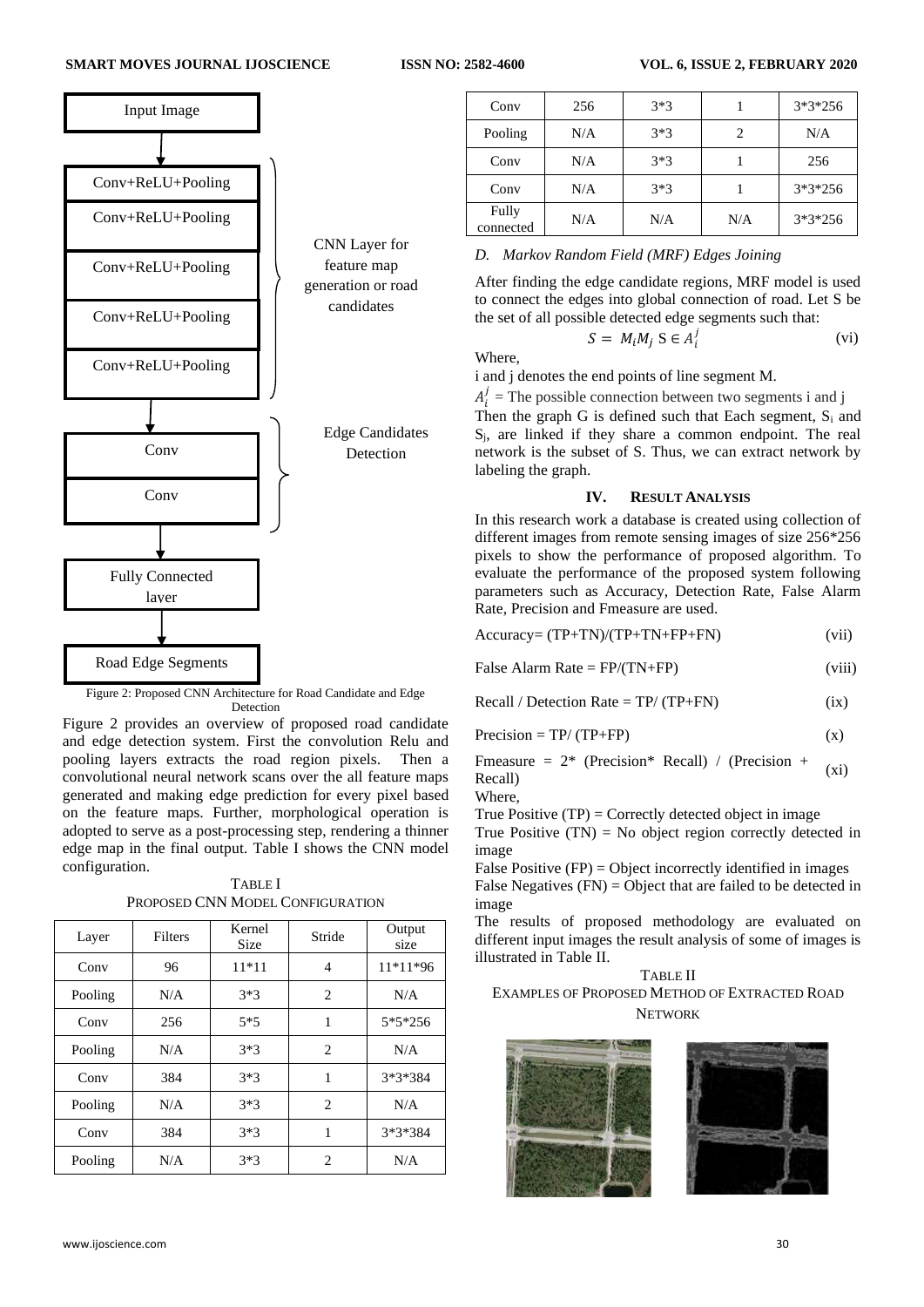#### **SMART MOVES JOURNAL IJOSCIENCE ISSN NO: 2582-4600 VOL. 6, ISSUE 2, FEBRUARY 2020**



The results of proposed methodology are evaluated on different input images the result analysis of these images is illustrated in Table II. To evaluate the performance of the extraction on the parameters such as Precision, Detection Rate, Accuracy, Fmeasure and False Alarm Rate are evaluated.

## *A. Comparative Analysis*

In [1] author proposed a hybrid convolutional network using preexisting U-net, for road extraction from aerial images. They propose a model which is a union of a high precision network and a high recall network. Both the networks are based on deep U-net. Massachusetts road dataset is used in the experiments. The results demonstrate that our proposed model outperforms state-of-the-art frameworks in terms of accuracy, precision, recall, and F-score. This network is quite complex in architecture as well as it also generates more processing complexity.

Table III Shows the comparative analysis of different contributions or works that have been presented in road network extraction from RSI. Four different parameters are used to compare the result analysis with proposed algorithm.

TABLE III COMPARATIVE RESULT ANALYSIS FOR ROAD NETWORK EXTRACTION

| Techniques  | Accuracy | Recall | Precision | F measure |
|-------------|----------|--------|-----------|-----------|
| Proposed    | 99.8     | 99.17  | 99.26     | 99.21     |
| 2-step CNN  | 98.1     | 87.9   | 89.3      | 88.6      |
| U-net $[1]$ | 97.6     | 86.7   | 88.2      | 87.4      |

| LR-Unet  | 97.8 | 87.1 | 87.9 |      |
|----------|------|------|------|------|
| ELU-Unet | 97.1 | 84.5 | 89   | 86.7 |



Figure 3 shows the comparative analysis of accuracy of existing work and proposed work. The proposed work shows approx. 1% improvement over existing work.



Figure 4: Comparative Analysis of Precision

Figure 4 shows the comparative analysis of recall of existing work and proposed work. The proposed work shows approx. 11% improvement over existing work.



Figure 5: Comparative Analysis of Precision

Figure 5 shows the comparative analysis of precision of existing work and proposed work. The proposed work shows approx. 10% improvement over existing work.